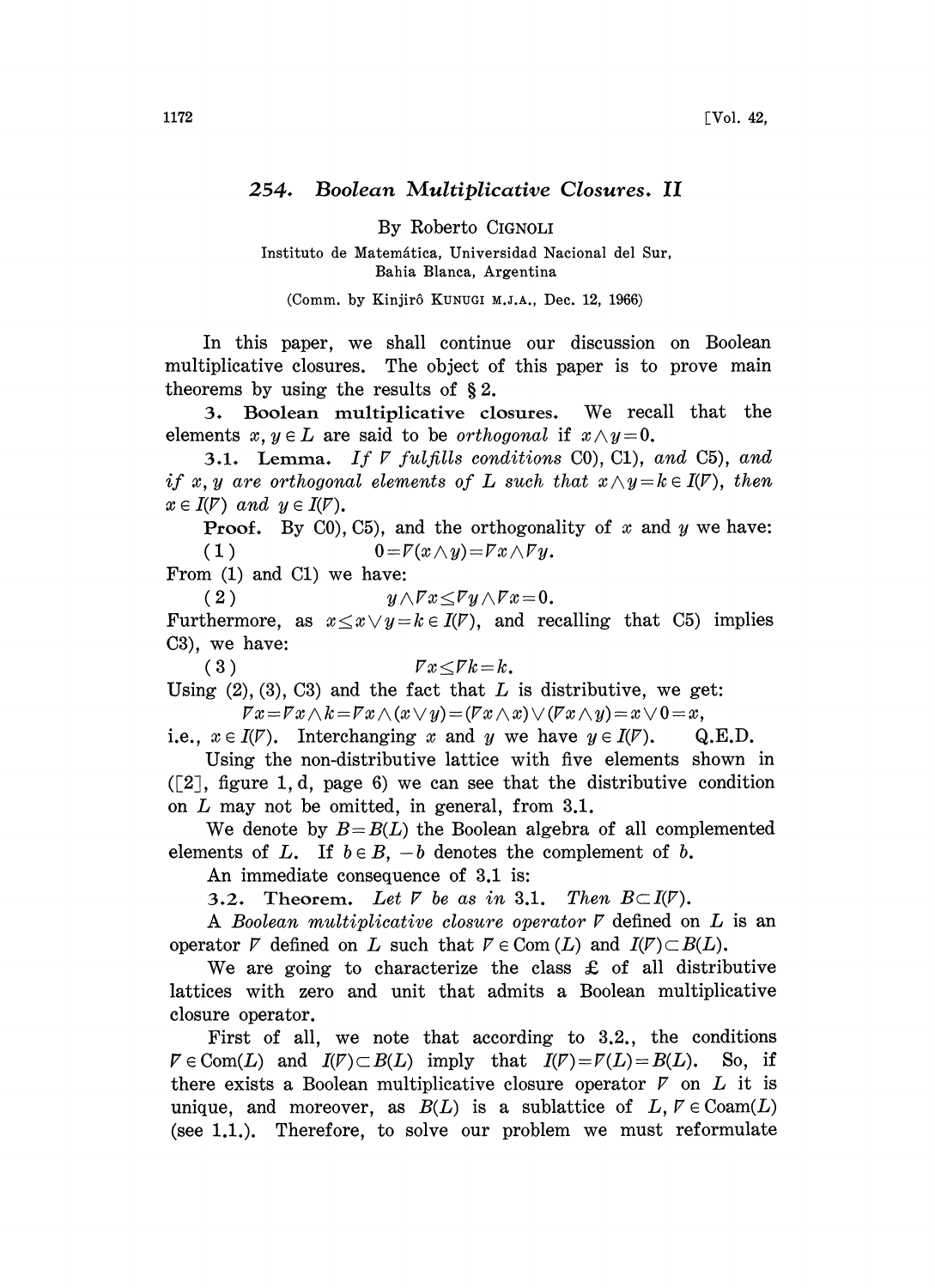the results of §2 for the case  $K = I(V) = B$ .

With the aid of the well known theorem on the equivalency between the notions of prime and maximal ideals in Boolean algebras, together with the results on S-prime and S-maximal ideals at the beginning of  $\S 2$ , we can prove:

3.3. Lemma. An ideal I of L is B-prime if and only if it is B-maximal  $(B=B(L))$ .

From the above remarks, 2.6. and 3.3. it follows that:

**3.4.** Theorem.  $L \in \mathcal{L}$  if and only if  $B=B(L)$  is lower relatively complete in L and every B-maximal ideal is a prime ideal of L. In this case, the Boolean multiplicative closure operator  $\nabla$  defined on  $L$  is unique, and  $\nabla$  (L)=B.

We are going to give an intrinsic characterization of B-maximal filters.

3.5. Lemma. If <sup>a</sup> B-maximal ideal M is <sup>a</sup> prime ideal of L, then M is <sup>a</sup> minimal prime ideal.

**Proof.** Let  $F$  denote the complementary set of  $M$  (with respect to  $L$ ). As M is a prime ideal of  $L, F$  is a filter. We shall prove that F is a maximal filter. Assume that  $\bar{F}$  is a filter of L such that  $F \subset \overline{F}$  and  $F \neq \overline{F}$ . Hence, there exists an element x satisfying:

 $(x, 1)$   $x \in \overline{F}$  and  $(x)$   $x \notin F$ . (1)  $x \in \overline{F}$  and (2)  $x \notin F$ .<br>But (2) is equivalent to  $x \in M$  and as M is a B-ideal, there exists an element b such that:

3)  $b \in M_1 = M \cap B$  and  $(4)$   $x \le b$ . From  $(3)$  we have:

5)  $-b \notin M_1$  and then  $(6)$   $-b \in F \subset \overline{F}$ . By (4) we have:

(7)  $x \wedge -b \leq b \wedge -b=0$ 

and from (1), (6), and (7) we get that  $0 \in \overline{F}$ , i.e.,  $\overline{F} = L$ , and we have proved that  $L$  is a maximal filter, so  $M$  is a minimal prime ideal.

Q.E.D.

2.9 together with 3.5 provides us a proof of:

3.6. Theorem. If  $L \in \mathcal{L}$ , then M is a B-maximal ideal if and only if M is <sup>a</sup> minimal prime ideal of L.

4. Remarks on multiplicative closures. Let S be an infsemilattice (i.e. S is a partially ordered set that for any pair  $x, y \in S$ there exists  $x \wedge y \in S$ , with unit 1. Obviously, we can define the class  $Cm(S)$  as in the case of lattices, and the inf-semilattices are the most general structure that admits such definition.

An element  $i \in S$ ,  $i \neq 1$ , is called *subirreducible* if for any pair  $x, y \in S$ ,  $x \wedge y \leq i$  implies that  $x \leq i$  or  $y \leq i$ . We shall say that S has the *subdecomposition property* in case every element of S different from 1 is a meet of subirreducible elements.